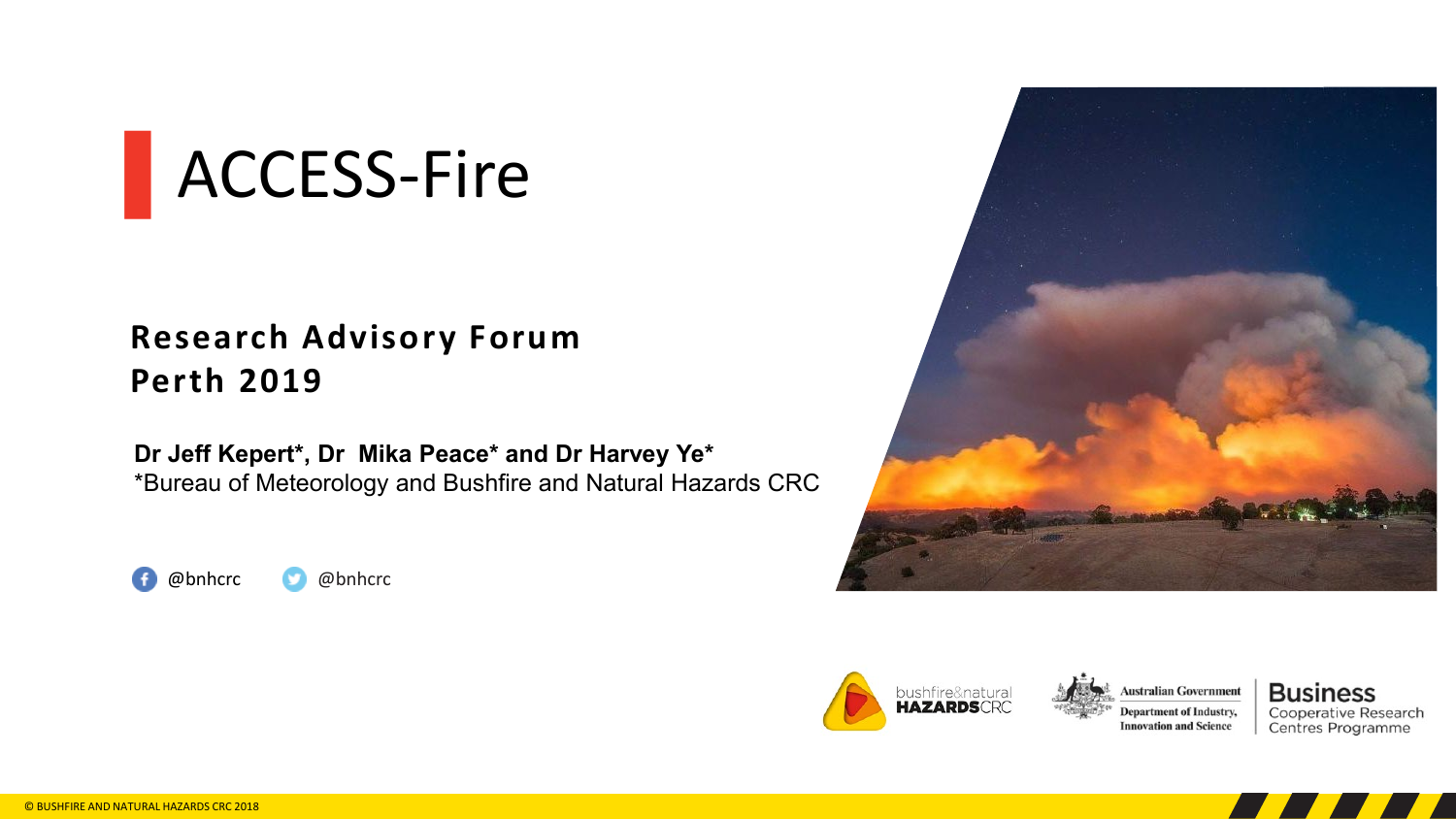#### 2016-01-06 00:01:00

▌Waroona

Next steps:

- Run simulations from three initial times (reset perimeters)
- Explore the vertical circulation around the time of the two ember storms
- Analysis and narrative





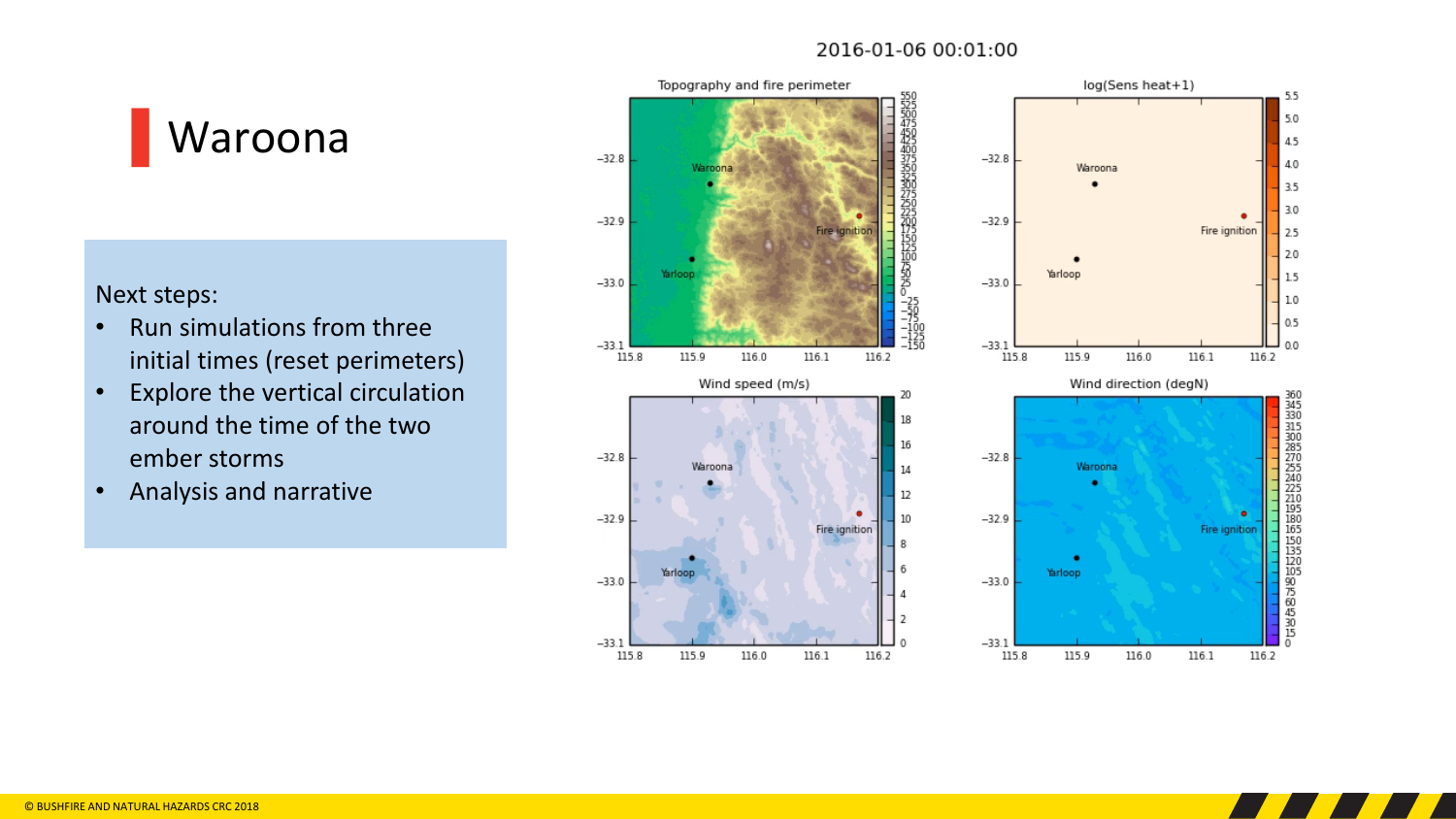#### 2017-02-11 21:01:00



Initial runs use same fuel as Waroona Good match for reconstruction (without any modification)

Next steps:

- Include fuels provided by RFS
- Comparison against observations
- Analysis and narrative



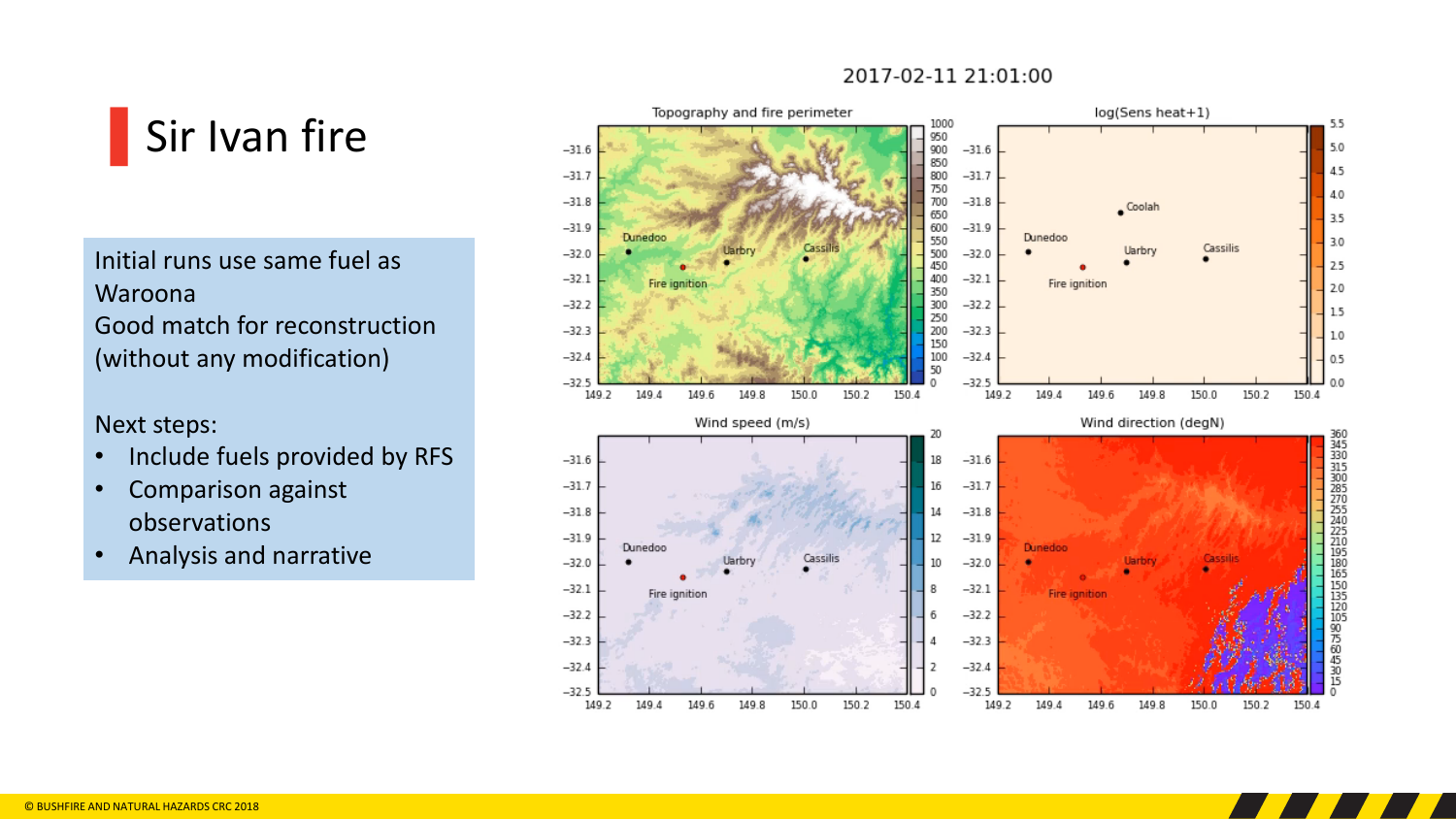### Future model use?

ACCESS and ACCESS-Fire high resolution nests have been developed across several CRC projects

- ACCESS (uncoupled) can be run reliably at 300m resolution
- ACCESS-Fire can be configured for new events

- Configure ACCESS for post-event analysis with a standard set of outputs plotted?
- Run ACCESS-Fire for risk-assessment investigation (e.g. Adelaide gully winds)?

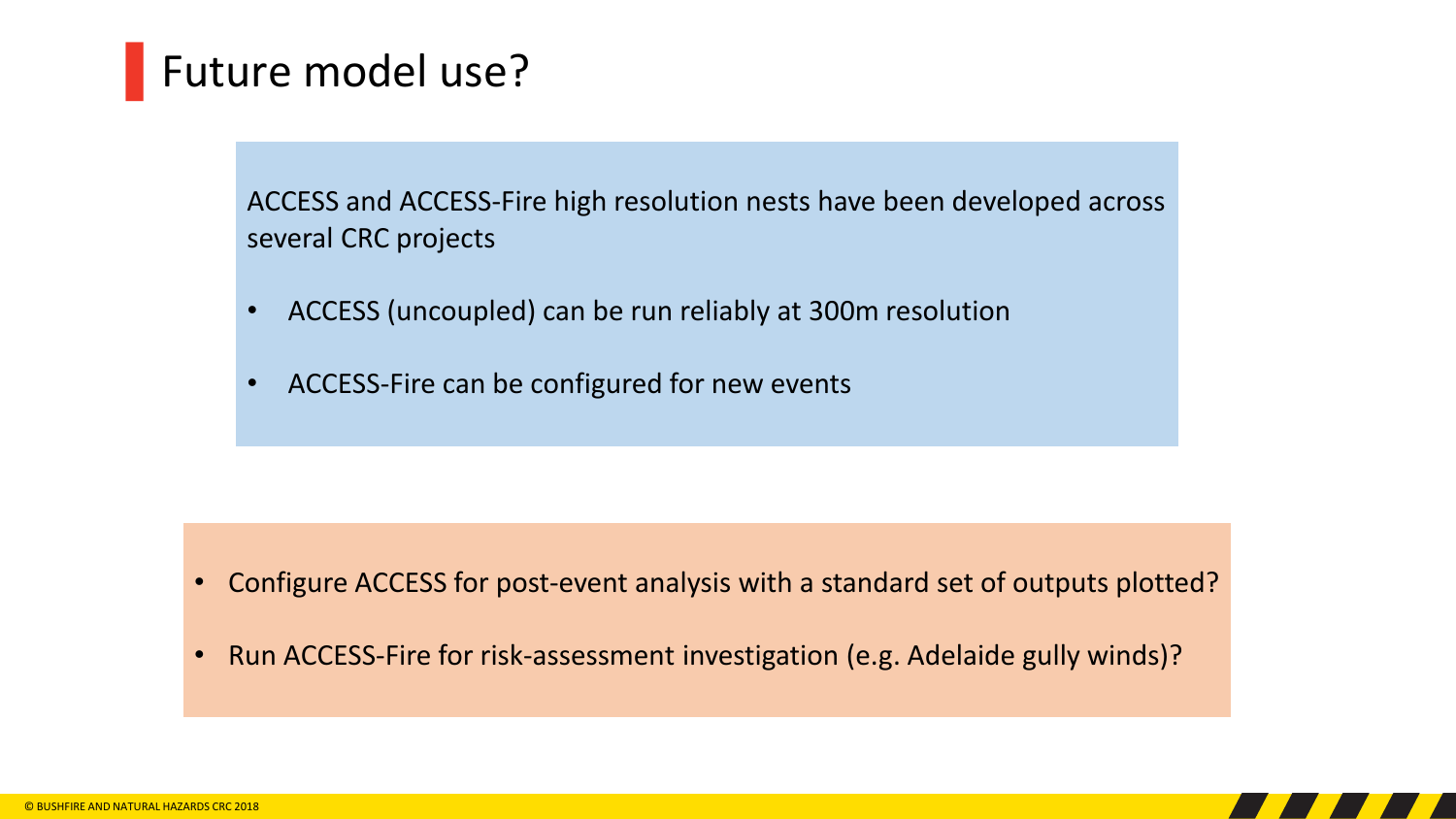### Manuscript in draft..

• **'Lessons learned from coupled fire-atmosphere research and implications for operational fire modelling'** 

• Coauthors: Mika Peace, John Bally (Fire Prediction Services), Jay Charney (US Forest Service)

*"Throughout this paper, we preserve the position that empirical uncoupled fire prediction approaches are inadequate under certain circumstances. The issue is identifying the circumstances under which the deficiencies in the current models may manifest as dangerously deficient guidance and what alternative information can be provided so that remedial and mitigation action can be taken*."

In review soon.. comments and input welcome (contact Mika)

• The paper contributes to developing our vision and the business case informing future development of fire prediction models